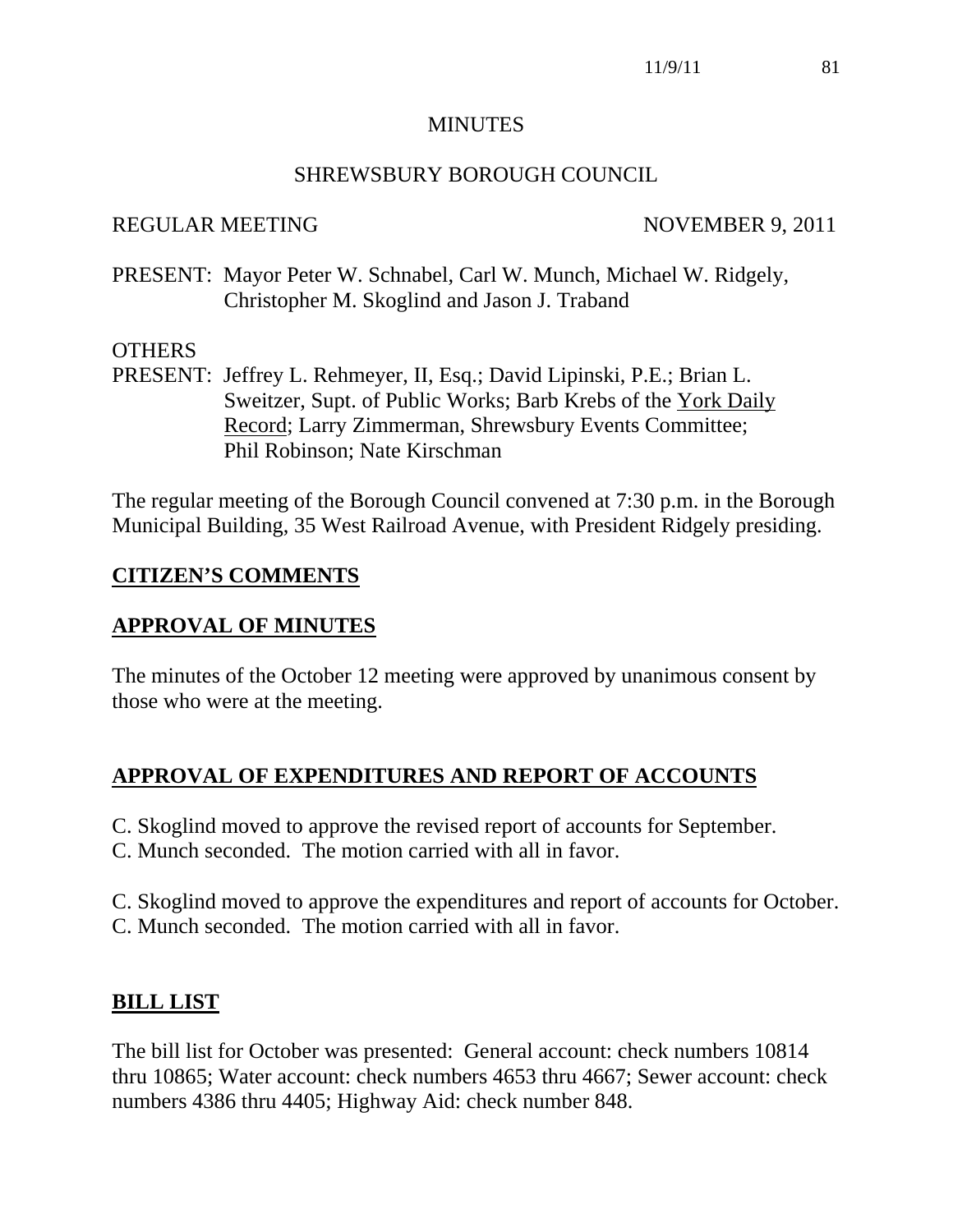C. Skoglind moved to approve the October bill list.

J. Traband seconded. The motion carried with all in favor.

# **PAYROLL REGISTER**

C. Skoglind moved to approve the October 3, 17 and 31 payroll registers.

J. Traband seconded. The motion carried with all in favor.

# **SUBDIVISION AND LAND DEVELOPMENT BUSINESS**

## Heathcote Glen II Sewer Easement

A condition for approval of the preliminary plan was a second sewer easement for Phase II that will be linked to Phase I as part of the chain of title. The easement was signed and notarized and will be recorded by Sol. Rehmeyer.

C. Skoglind moved to acknowledge the preparation, signing, and recording of the second sewer easement.

C. Munch seconded. The motion carried with all in favor.

# **Southern Regional Police Department** – Mayor Schnabel

Mayor Schnabel gave the final \$1,230,362.00 (2012) budget breakdown as follows:

 Shrewsbury Borough – down 8.2% for a contribution of \$485,689.00 New Freedom Borough – up 1.32% for a contribution of \$509,250.00 Glen Rock Borough – up 4.27% for a contribution of \$235,423.00

 Shrewsbury Borough's share is 39.4% of the budget New Freedom Borough's share is 41.3% of the budget Glen Rock Borough's share is 19.1% of the budget

# **Codes Enforcement** –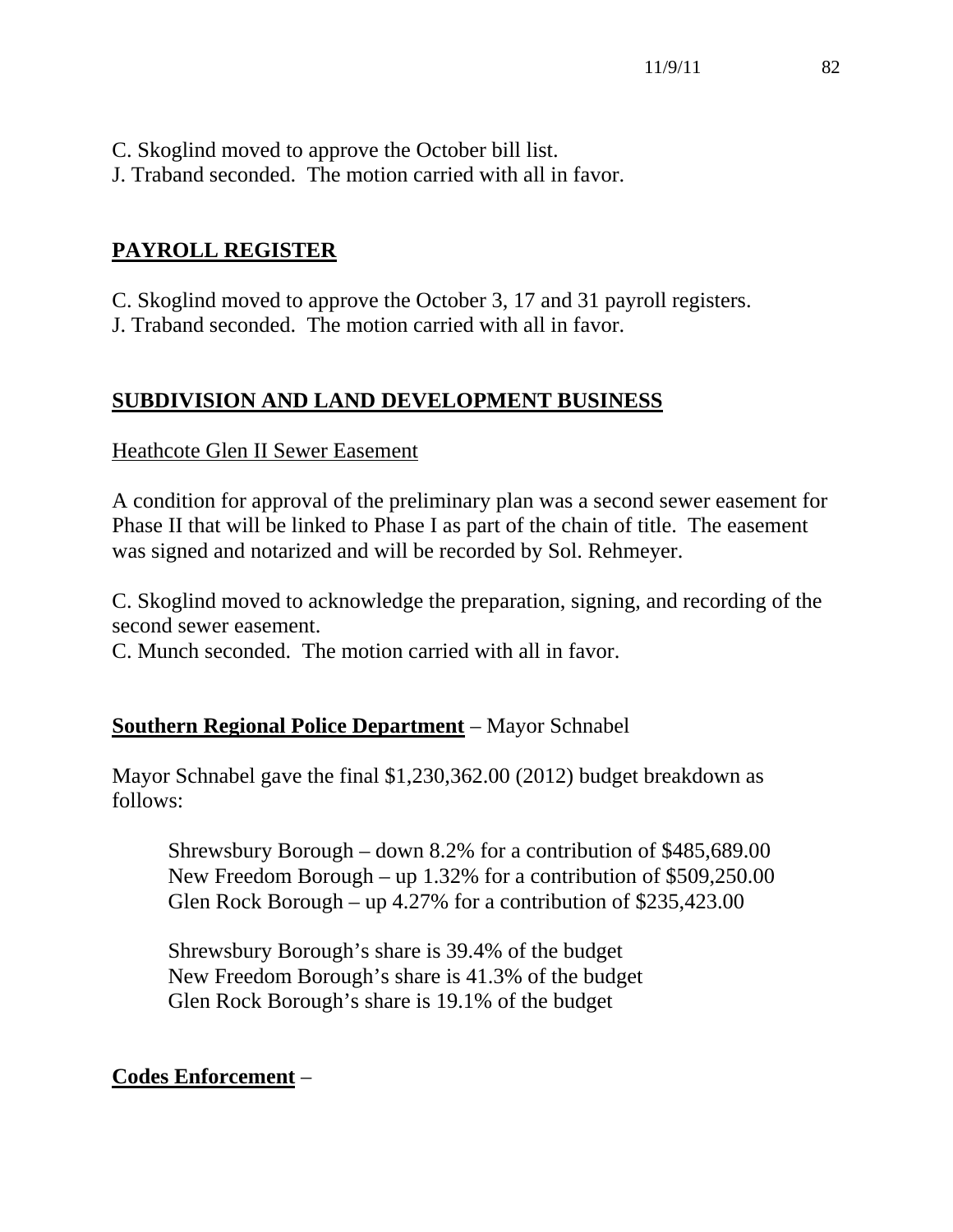Mike Lee relayed to the Secretary prior to the meeting that the roof at the Stewartstown Train station has been completed and that he is investigating complaints on Onion Boulevard for overgrown weeds and accumulation of junk.

#### Mr. Tire Wellhead Protection Requirements

B. Sweitzer relayed that the corrections to the storm inlet were made and he inspected the work today, which is satisfactory.

## **Water & Sewer** – Brian L. Sweitzer

The agenda items for the water rate increase and agreement with PennDOT for payment of water and sewer EDUs will be tabled until next month.

#### SRBC Blouse Well and Smith Well

The Susquehanna River Basin Commission has begun to review the test plan which must be completed before the 48 hour pump test can be scheduled.

#### Sewer Line Televising

The Public Works Department is televising sewer lines that have never been televised before. The goal is to finish televising all of the lines before the end of the year. Next year, all of the infiltration/inflow possibilities will be televised with plans of formulating a pipe replacement project for 2021 and 2013. All interceptor lines will be televised. Most of the lines are located in Shrewsbury and Hopewell Townships. The projects will be paid from the accumulated capital projects monies.

## **Public Roads & Lighting** – Brian L. Sweitzer

#### Crack Sealing

The crack sealing work is finished for this year. Next year, the following streets will be crack sealed: West Forrest Avenue, Morgan Drive, Hackney Lane, Shetland Drive, Brookview Drive, Greenview Drive, Raypaula Drive, Skyview Drive, Woodland Drive, and Gatewood Drive.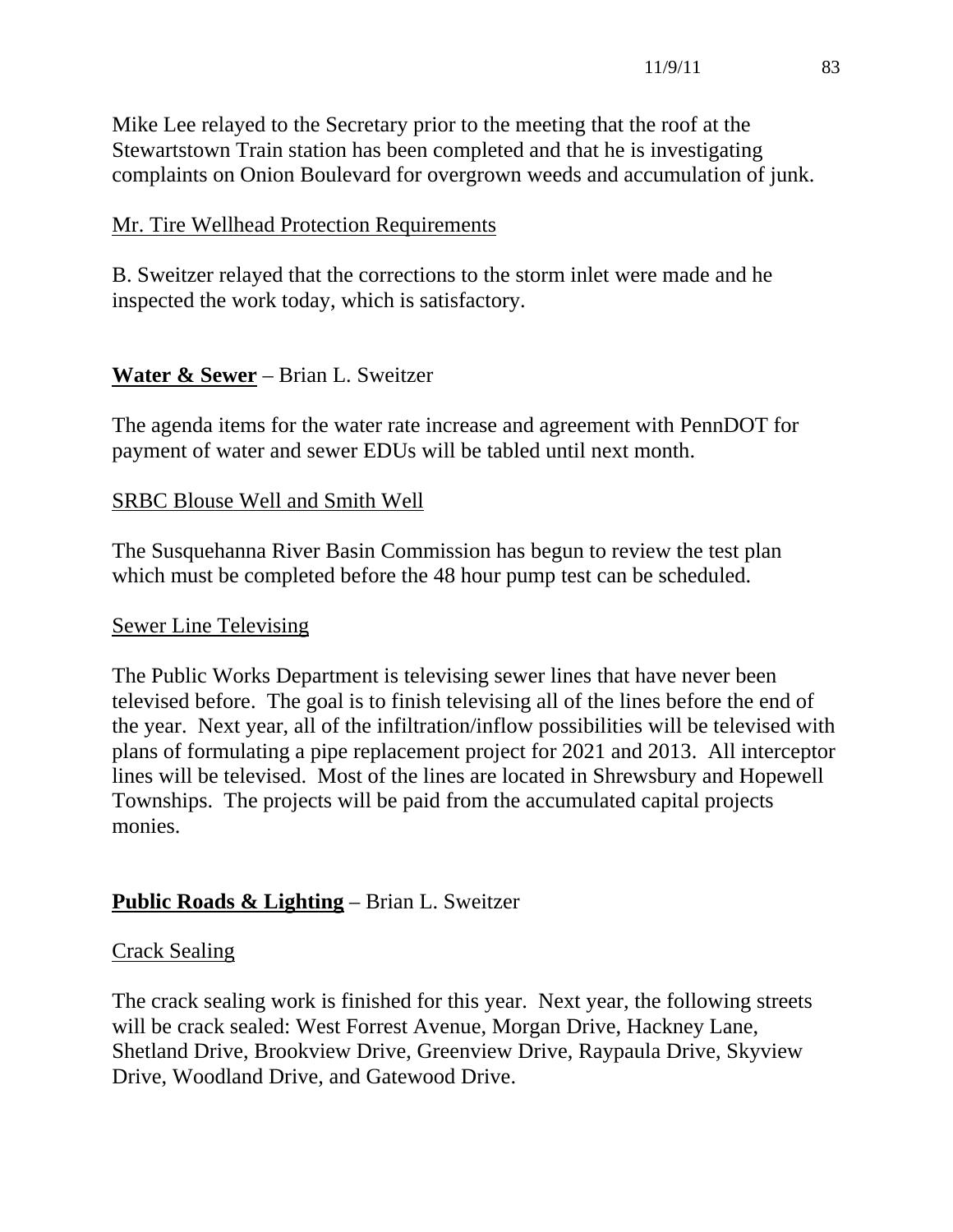## West Clearview Drive Storm Sewer

The pipe crossing on West Clearview Drive from the Heathcote Glen development to Eyster's property (50 West Clearview Drive, former AMP property) is undersized. During heavy rains, the rainwater crosses the road instead of through the pipe under the roadway. The size of the pipe under West Clearview Drive needs to be increased and the channel on Eyster's property would have to be adjusted with the swale being recontoured for a distance of about 200 feet. A PennDOT highway occupancy permit will be necessary. Sol. Rehmeyer will look at the title records to see if there is an easement on Eyster's property. If not, an easement will need to be established. Eng. Lipinski and B. Sweitzer will work on getting an estimate on materials, time, and other costs involved.

## October Snow Storm

There were some issued from the storm. The contracted operator was late to his route due to problems with the truck and snow plow set-up. The 92 truck was down due to an electrical fire, and residents' driveway grates or matting were plowed into their yards.

C. Skoglind commended the Public Works Department for the excellent job done with short notice for preparation.

## 2013 New Truck

B. Sweitzer included the truck fleet inventory with mileage and repair costs. We should plan to replace the 1992 F700 in 2013 at a cost of approximately \$100,000.00.

## **Public Lands & Buildings and Finance** – Christopher M. Skoglind

With the savings in the police budget line, C. Skoglind will start budgeting for the new truck in 2012.

## Holiday Tree

John Shelley Nursery is going out of business and offered free trees to municipalities. B. Sweitzer stated he and two arborists are going to look at the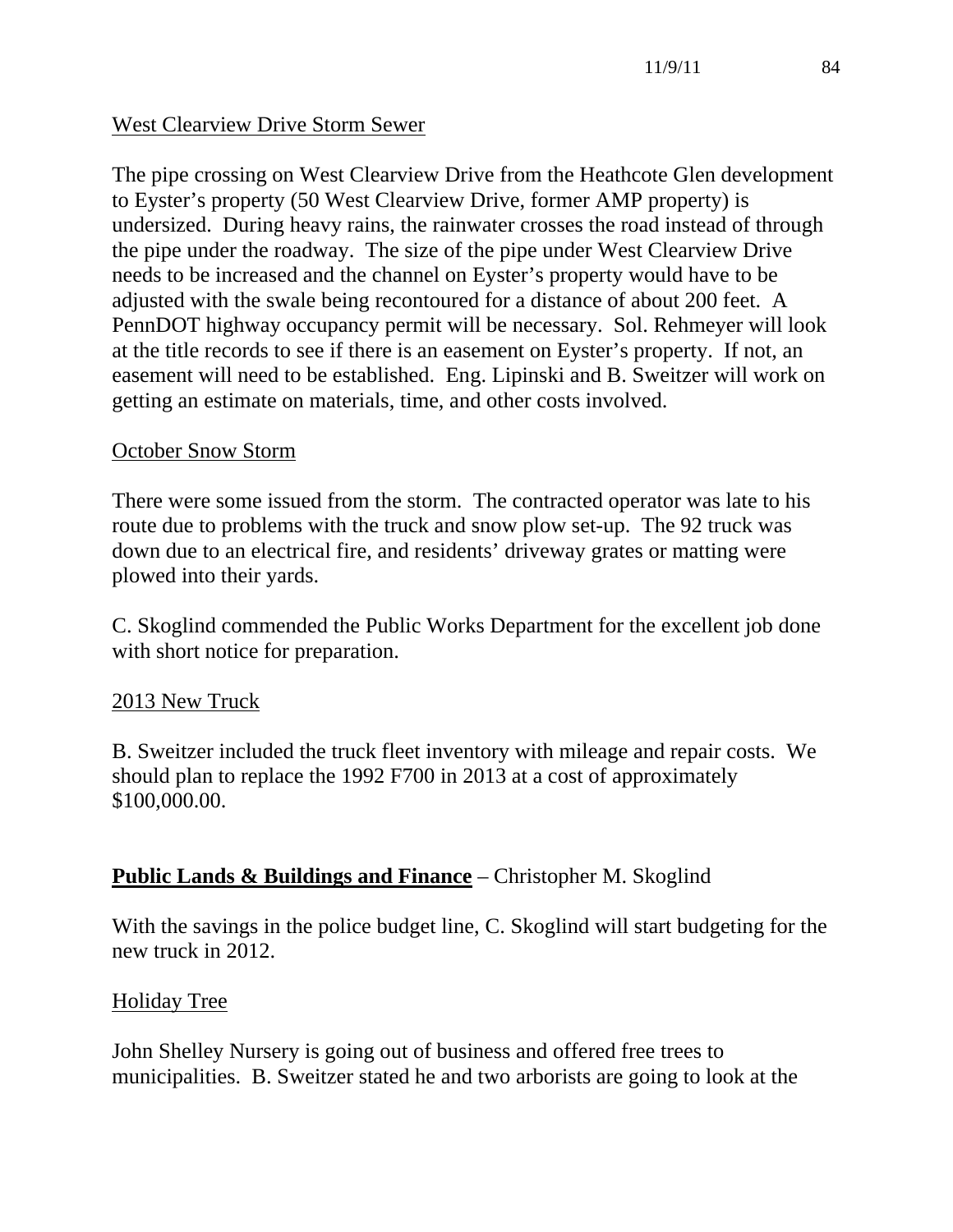trees and there would be a cost to transport the tree. The current tree is diseased and will be removed at the time a new tree is brought in to be planted.

C. Skoglind moved to allow B. Sweitzer to obtain a holiday tree replacement at his discretion to include some transportation costs.

C. Munch seconded. The motion carried with all in favor.

## **ENGINEER'S REPORT**

#### Stormwater Management Ordinance

The model ordinance presented by the County will move forward. Some adjustments will be made for smaller projects to lighten the burden to create stormwater management.

#### Flood Insurance

Eng. Lipinski stated he is still trying to obtain the appropriate form from the overburdened FEMA office due to the September flooding.

#### Road Surface Heathcote Glen I

The binder course on the roadways in this phase was installed about five years ago. The development is about 25% built out and there is concern about the condition of the binder course. Possibilities would be to have the developer install the final wearing course and then require escrow accounts or bonds by the builder for any damage done to the street or curb when a home is built. The letter of credit could be increased by a certain percentage to cover increased costs for installation of the final wearing course if the current letter of credit is not sufficient.

## **SOLICITOR'S REPORT**

Earned Income Tax Ordinance

C. Skoglind moved to adopt Ordinance #2011-1.

J. Traband seconded. The motion carried with all in favor.

Sump Pump Ordinance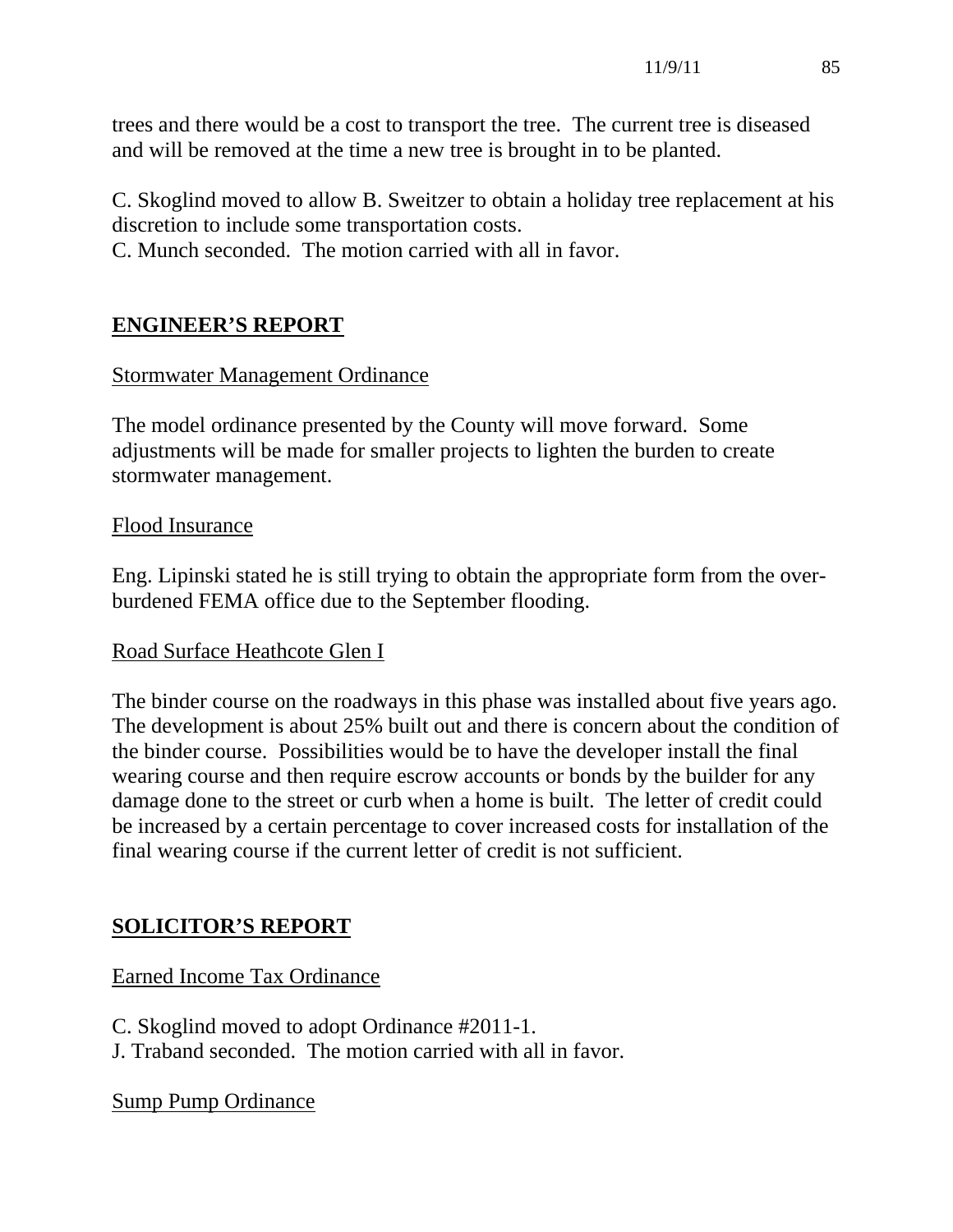A draft ordinance was prepared and submitted for review.

## 21 South Hill Street

A plan will be submitted at the end of the month for the staff review meeting.

## 92 Skyview Drive

A complaint was filed with the magistrate for the violations at the property.

## Delinquent Accounts

Sol. Rehmeyer asked for authorization to send letters to a few delinquent accounts threatening a Sheriff's Sale if payment is not made in full.

C. Skoglind moved to authorize the sending of a letter to the delinquent customers prior to proceeding toward a Sheriff's Sale. C. Munch seconded. The motion carried with all in favor.

## **Public Safety, Welfare and Personnel**

**Secretary's Report** – Cindy L. Bosley

## Tree Lighting Ceremony

The Shrewsbury Events Committee suggested a change in the date for 2012 to the first Thursday night in December at 7:00 p.m. Council felt a weekend night would be better attended. The ceremony for 2012 will be on the first Saturday at 7:00 p.m. The event will be geared toward attracting more children.

## **York Area Tax Bureau**

## **Subdivision, Land Development & Zoning**

**Planning Commission/Regional Planning Commission**

Resignation of Todd Grove